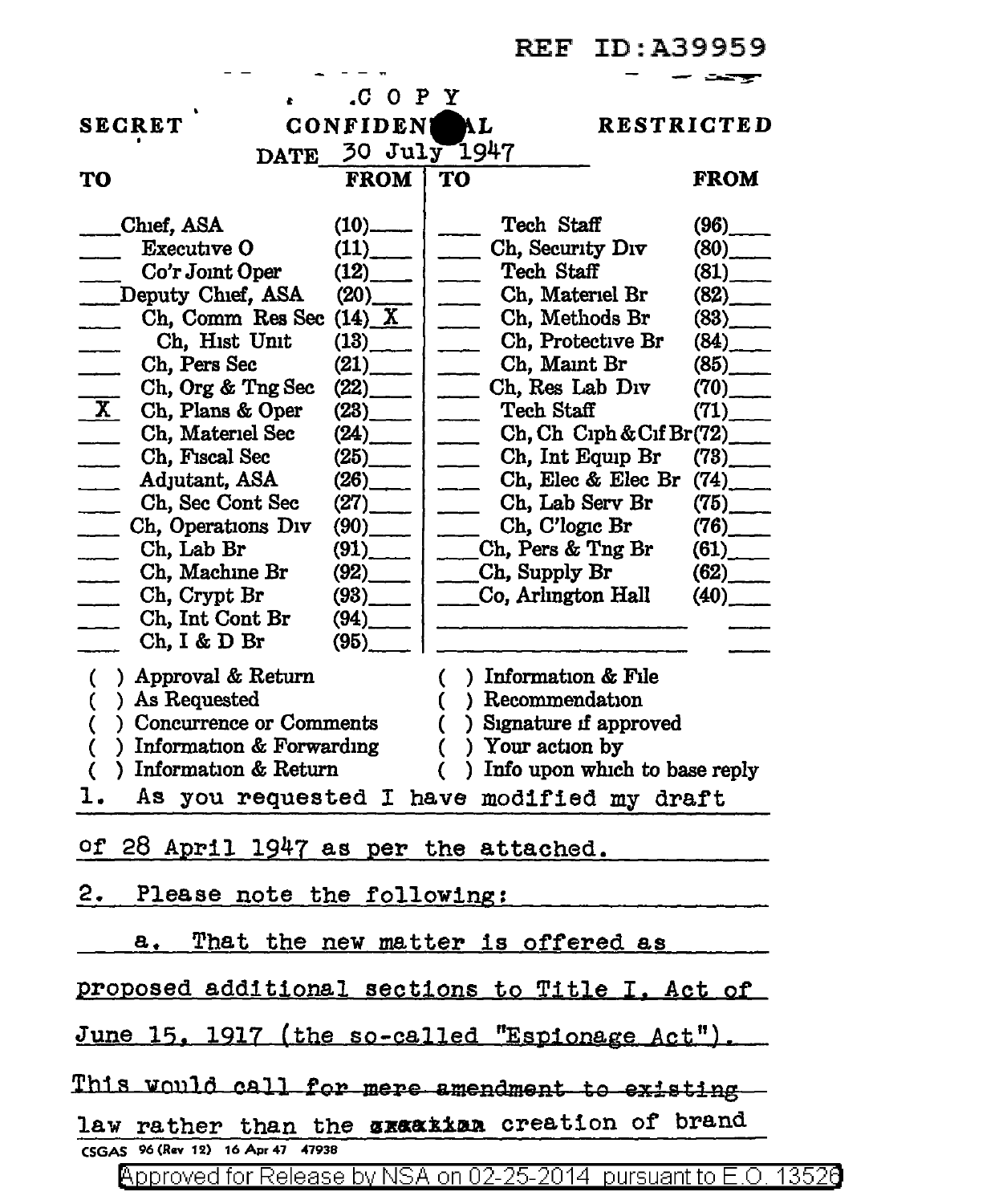## REF ID:A39959

new legislation. I think this path might be easier.

b. That such words as code, cipher,<br>cryptography. cryptanalysis, messages, etc., do not appear therein at all but the test is of such a general character as to be applicable to anything of cryptologic nature.

c. That I have attempted to cover leakages from or by people not in the Government service--but who in one manner or another manage to obtain classified information and then publish it or broadcast it. -- "Columnists", etc.

d. That I still feel it desirable to<br>make the punishment fit the crime--by grading the penalties according to the classification.

e. That it is proposed that the rules governing classification and de-classification be prescribed by the President. This might help ward off allegations of attempts by the military to abridge freedom of press and speech.

W.F.F.

 $\lambda$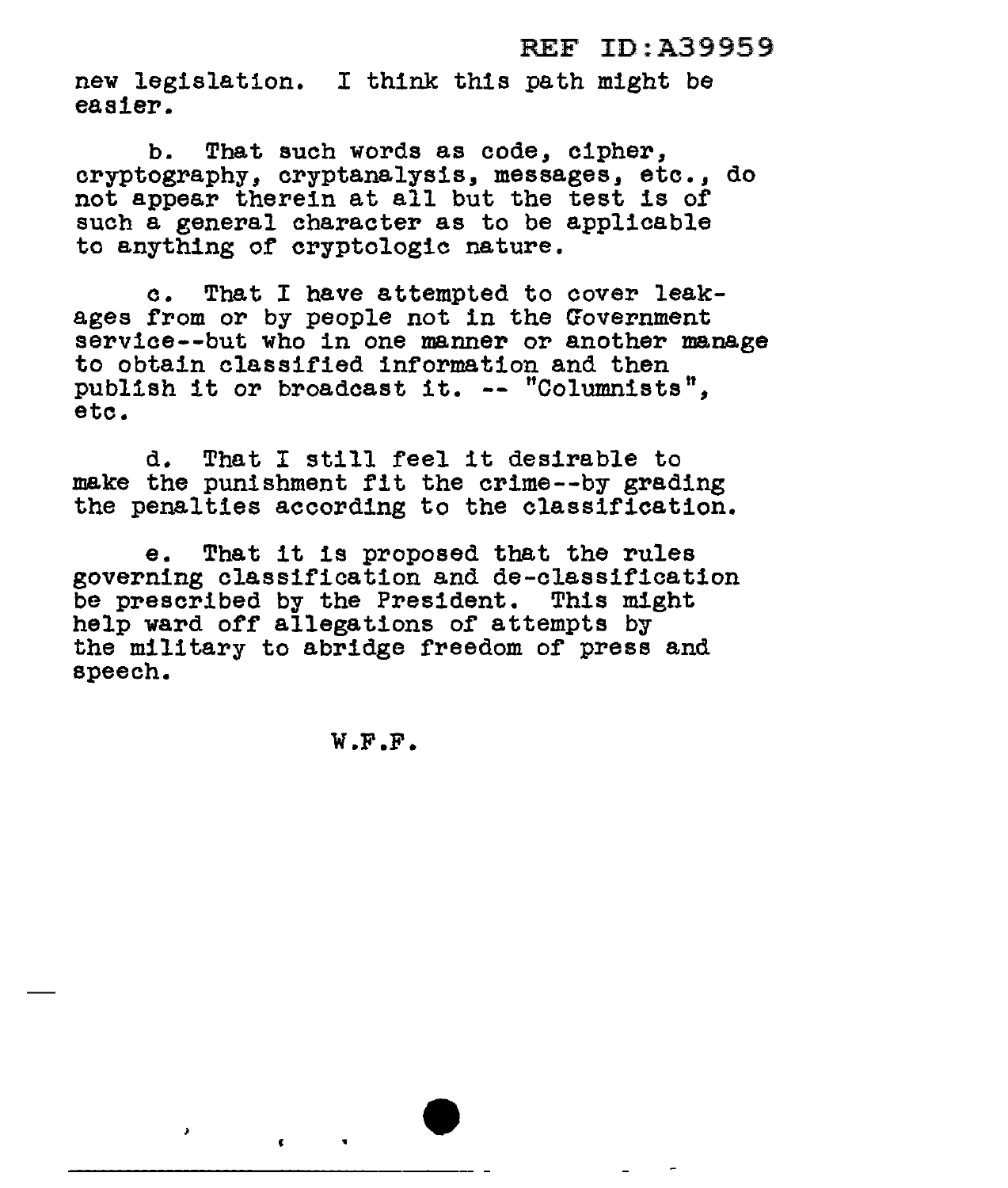•

Failing to safeguard information affecting national defense -(a) Whoever in the course of his official duties has had custody of, access to, or knowledge of any United States Government officially classified material. viz. any information. document, writing, sketch, photograph, photographic negative, blue print, plan, map, model, note, instrument, appliance, apparatus, device, or machine affecting or employed in the national defense; and (b) whoever in the course of his official duties has had custody of, access to, or knowledge of similar material which pertains to or is used by any foreign government and which has been obtained and officially classified by any intelligence agency of the United States Government,  $(1)$  discloses or delivers any such officially classified material to any person not authorized to have it, or (2) uses such officially classified'material in a manner preJudicial to the safety or interests of the United States, or  $(3)$  retains such officially classified material when he has no right to retain it or when it is contrary to the safety or interests of the United States for him to retain it, or (4) fails to comply with all directives I issued by lawful authority with regard to the return or disposal of such officially classifed material, or (5) fails to take reasonable care of, or so conducts himself as to endanger the safety of such officially classified matter, shall  $(1)$  in the case of matter officially classified "restricted", be fined not more than \$1000 or imprisoned not more than two years or both; (ii) in the case, of matter officially classified

1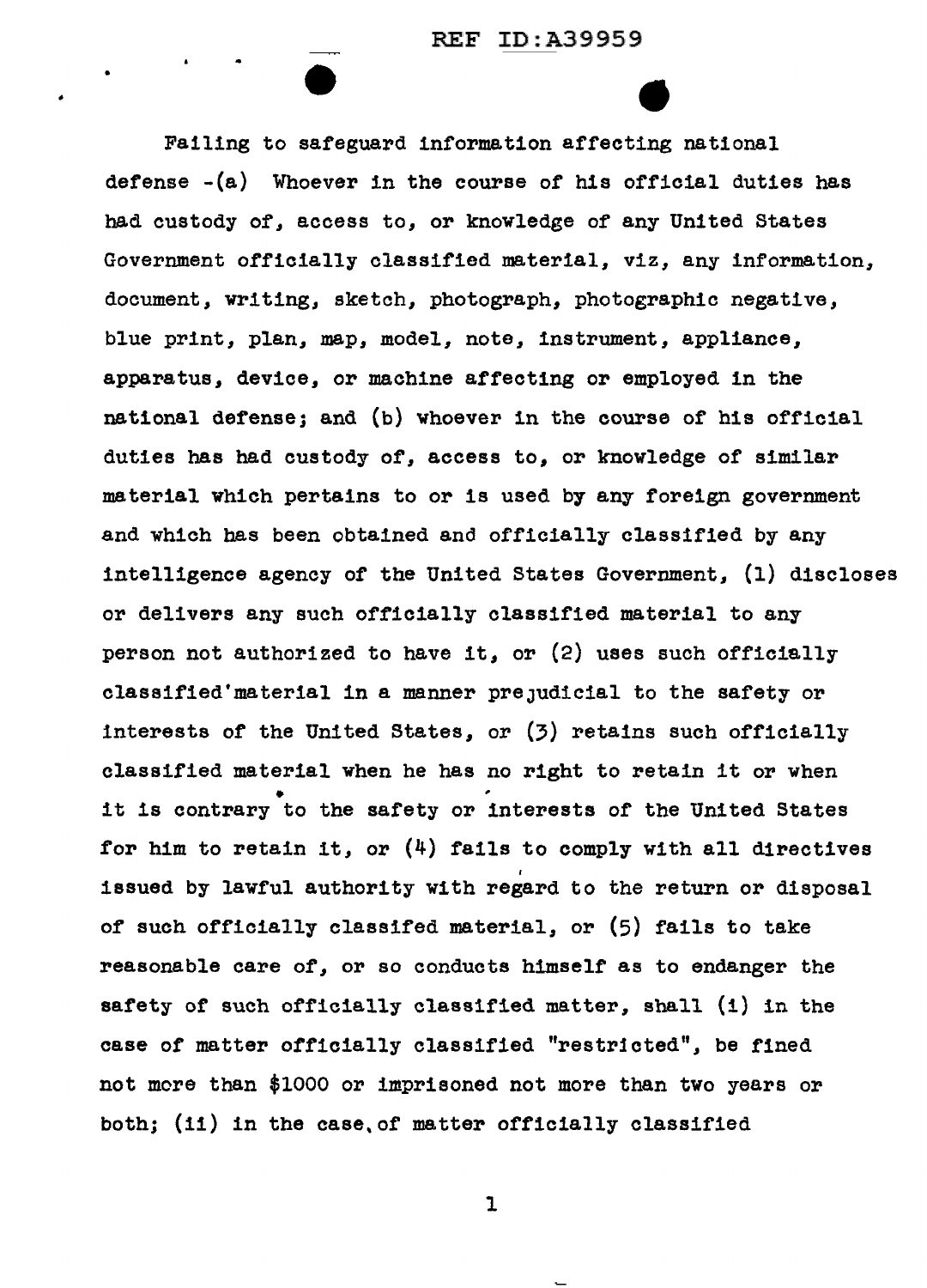## REF ID:A39959

"confidential," be fined not more than \$5000 or imprisoned not more than five years or both; and (iii) in the case of matter officially classified "secret" or higher, be fined not more than \$10,000 or imprisoned not more than ten years or both.

•

SEC. 2-0n a prosecution under Sec. l of this Act, it shall not be necessary to show that the accused person willfully violated any provisions thereof, and notwithstanding that no such willful violation is proved against him, he may be convicted if, from the proved circumstances of the case, or his proved conduct, it appears that he was grossly negligent in conforming to its provisions.

SEC. 3.-Whoever obtains or receives any officially classified material of the nature of that described in Sec. l of this Act, knowing, or having reasonable ground to believe, at the time when he obtains or receives it, that such material is obtained by or is given to him in contravention of Sec. l of this Act, and having so obtained or received the classified matter uses it in a manner preJudicial to the safety or interests of the United States or for the benefit of any foreign power to the detriment of the United States, shall (i) in the case of matter officially classified "restricted," be fined not more than \$1000 or imprisoned not more than two years or both, (ii) in the case of matter officially classified "confidential," be fined not more than  $$5000$  or imprisoned not more than five years or both; and (iii) in the case of matter officially classified "secret" or higher, be fined not more than \$10,000 or imprisoned not more than ten years or both.

2